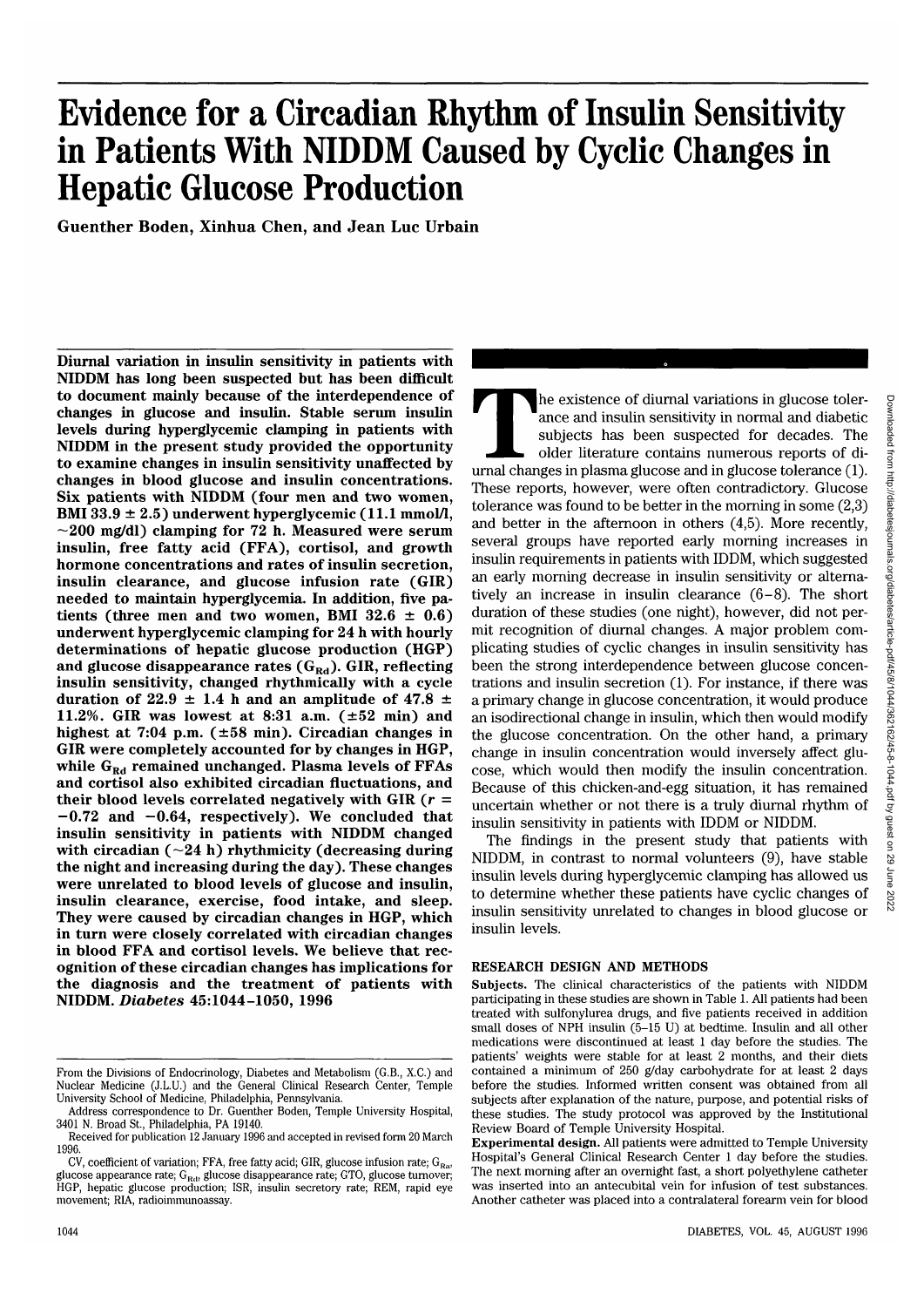| TABLE 1 |                                      |  |
|---------|--------------------------------------|--|
|         | Clinical characteristics of subjects |  |

| Glucose clamp (h)         | 72              | 24              |  |
|---------------------------|-----------------|-----------------|--|
| Sex (MF)                  | 4/2             | 3/2             |  |
| Age (years)               | $55.5 \pm 6.0$  | $62.0 \pm 2.4$  |  |
| Weight (kg)               | $99.6 \pm 12.8$ | $91.2 \pm 6.4$  |  |
| Height (cm)               | $169.5 \pm 5.9$ | $167.1 \pm 6.2$ |  |
| BMI $(kg/m^2)$            | $33.9 \pm 2.5$  | $32.6 \pm 0.6$  |  |
| Duration of NIDDM (years) | $9.2 \pm 3.6$   | $9.8 \pm 4.2$   |  |
|                           |                 |                 |  |

Data are means ± SE.

sampling. This arm was wrapped with a heating blanket  $({\sim}70^{\circ}C)$  to arterialize venous blood. C-peptide was then infused to determine individual C-peptide kinetics. Between 5:00 and 6:00 P.M., the patients ate a standard dinner consisting of 55% carbohydrate, 15% protein, and 30% fat. At midnight, glucose was clamped at the patients' prevailing blood glucose levels (isoglycemic clamp, —11.1 mmol/1) and continued for 72 h in five patients. In one patient, glucose was clamped for only 36 h. Blood samples were collected every 2 h for determination of hormones and substrates. One to two months later, three of the original six patients and two patients who had not been studied before were admitted to the General Clinical Research Center for a 24-h glucose turnover (GTO) study. After an overnight fast, their plasma glucose was clamped at  $\sim$ 11.1 mmol/1, and blood was collected hourly for 24 h for determination of GTO rates

#### **Procedures**

*Hyperglycemic clamps.* Six patients (four men and two women) were studied. A 5% glucose solution was infused at variable rates for 72 h to produce plasma glucose concentrations of  $\sim$ 11.1 mmol/l. Blood samples were collected every  $10-15$  min for the initial 4 h of glucose infusion, every 1 h thereafter for measurement of glucose, and every 2 h for determination of insulin, C-peptide, cortisol, growth hormone, free fatty acids (FFAs), and lactate. The patients fasted during the study, but were allowed to drink water. Bed rest was continued. Lights were turned off at 9:30 P.M. and turned on at 7:00 A.M. the next morning. Sleep was polygraphically monitored during one night. Plasma electrolytes, body weight, and fluid balance were monitored every 6 h. Fluid balance was maintained with infusion of normal saline. Potassium and magnesium were added to the glucose infusion as needed to maintain normal plasma concentrations.

*GTO.* Five patients (three men and two women) were studied. GTO was determined with  $[3^{3}H]$ glucose. The tracer infusion (40 µCi over 1 min followed by 0.4  $\mu$ Ci/min) was started 90 min before the initiation of the measurements to ensure isotopical equilibration. Glucose was isolated from blood for determination of [3<sup>.3</sup>H]glucose specific activity as described (10). [3-3 H]glucose specific activity remained stable throughout the 24-h studies. Rates of total body glucose appearance  $(G_{Ra})$  and disappearance  $(G<sub>kd</sub>)$  were calculated using Steele's equation for steadystate conditions (11).  $G_{\text{Rd}}$  values were corrected for urinary glucose excretion (0.06  $\pm$  0.007  $\mu$ mol·kg<sup>-1</sup>·min<sup>-1</sup>). (G<sub>Ra</sub> – urinary glucose excretion = G<sub>Rd</sub>.)

excretion =  $G_{\text{Rd}}$ )<br>Hepatic glucose production (HGP) was calculated as the difference between the isotopically determined  $G_{Ra}$  and the rates of glucose infusion needed to maintain hyperglycemia during the clamps.

*C-peptide kinetic studies.* An intravenous bolus of 50 nmol of biosynthetic human C-peptide (Lilly, Indianapolis, IN) was administered to each subject after an overnight fast, and plasma C-peptide was measured at frequent intervals for 3 h as described by Van Cauter et al. (12). Individual C-peptide kinetic parameters were determined by analysis of the C-peptide decay curves. The C-peptide kinetic parameters were used to calculate the insulin secretory rates (ISRs) for each time interval between successive blood samples by deconvolution of peripheral C-peptide concentrations (12).

Insulin clearance rates were determined for 6-h periods by dividing the areas under the ISR curves by the area under the serum insulin curves.

*Sleep recording.* Sleep was monitored with a portable computerized polysomnographic system, (Alice 3, Healthdyne, Marietta, GA). The polygraphic records were scored visually at 30-s intervals in sleep stages 1, 2, 3, 4, and rapid eye movement (REM) based on the criteria of Rechtshaffen and Kales (13).

*Determination of diurnal rhythms.* To identify a rhythmic pattern, we applied a refined first-order Fourier transform to the respective curves of glucose infusion rate (GIR), cortisol, and FFAs. In a first step, data were normalized to their respective mean values. The autocorrelation function  $A(T) = \int (C)(t) \cdot C(t + T) dt$ , where *C* is the normalized data points, *t* is the time, and *T* is the lag time of the correlation, then was applied to each set of normalized data. This function eliminates the background noise and the nonperiodical events in the defined time interval. The frequency (in cycles per 24 h) and the amplitude in the time domain (in percentage variation) of the cyclical phenomena, were then determined using the Fourier transform  $F(w) - \Delta t \int A(T) \cdot \cos \cdot (wT)$ *dT,* where *iv* is the pulsation frequency and *A* is the amplitude of the signal (14).

*Analytical procedures.* Plasma glucose was measured with a glucose analyzer (Beckman, Palo Alto, CA). Serum-free insulin was determined by radioimmunoassay (RIA) after polyethylene glycol precipitation using an antiserum with minimal  $(< 0.2\%)$  cross-reactivity with proinsulin (Linco, St. Charles, MO). Human growth hormone (15) and glucagon (16) were determined by RIA. Cortisol was measured with a kit (Diagnostic, Los Angeles, CA). Plasma FFA concentration was determined with a kit from Wako (Richmond, VA). Lactate and alanine were measured enzymatically (17,18).

**Statistical analysis.** All data are expressed as means ± SE. Statistical significance was assessed using analysis of variance and Student's two-tailed *I* test when indicated.

# **RESULTS**

**Glucose, insulin, insulin secretion, clearance, and GIR.** Mean glucose concentration was  $11.9 \pm 0.4$  mmol/l (215  $\pm$  7) mg/dl) (coefficient of variation [CV]  $5.8 \pm 0.6$ %). Mean insulin concentration was 174  $\pm$  18 pmol/1 (29  $\pm$  3  $\mu$ U/ml). Individual serum insulin concentrations were stable throughout the studies in all six patients (Figs. 1 and 2). Mean ISR was  $121 \pm$ 23 pmol/min (0.01815  $\pm$  0.00345 U/min or 0.18 mU $\cdot$ kg<sup>-1</sup> $\cdot$  $min^{-1}$ ), and mean insulin clearance was  $0.75 \pm 0.16$  l/min  $(7.53 \text{ ml} \cdot \text{kg}^{-1} \cdot \text{min}^{-1}).$ 

GIR reflected total body insulin sensitivity. Visual inspection of Fig. 1 showed a pulsatile rhythm of GIR. Fourier transform of the GIR data showed a cycle duration of 22.9  $\pm$ 1.4 h and a mean amplitude (variation around the mean) of  $47.8 \pm 11.2\%$  ( $\pm 3.8 \mu$ mol·kg<sup>-1</sup>·min<sup>-1</sup>). GIR was lowest in the morning  $(8:31 \text{ A.M. } [\pm 52 \text{ min}])$  and highest in the evening (7:04 P.M.  $[\pm 58 \text{ min}]$ ). The differences between trough and peak values were statistically significant for all 3 days *(P <* 0.04, *P <* 0.01, and *P <* 0.01, respectively).

**Glucose production and utilization.** Under steady-state conditions, GIR is determined by peripheral (muscle) glucose uptake  $(G_{\text{Rd}})$  and HGP (Fig. 3). The circadian changes in GIR could have been produced, therefore, either by changes in  $G_{\text{Rd}}$ , HGP, or a combination of both. To differentiate between these possibilities, we measured GTO at 1-h intervals between  $\sim$ 9:00 A.M. and  $\sim$ 7:00 A.M. the next morning in five patients (three of whom had previously participated in the 72-h clamp studies).

Glucose was clamped at  $11.6 \pm 0.4$  mmol/l (209  $\pm$  7 mg/dl) (CV 7.4%). Serum insulin was  $168 \pm 12$  pmol/1 (28  $\pm$  2  $\mu$ U/ml) and did not change significantly during the 24-h study period. GIR exhibited the same circadian changes that were seen previously during the 72-h clamp studies, rising from 0 to  $6.1 \pm 1.1 \mu$ mol·kg<sup>-1</sup>·min<sup>-1</sup> (1.1 ± 0.2 mg·kg<sup>-1</sup>·min<sup>-1</sup>) at  $\sim$  7:00 p.m. and decreasing thereafter to reach a nadir of 1.2  $\pm$  $0.6 \mu$ mol·kg<sup>-1</sup>·min<sup>-1</sup>  $(0.2 \pm 0.1 \text{ mg} \cdot \text{kg}^{-1} \cdot \text{min}^{-1}) \sim 12 \text{ h}$ later. HGP closely mirrored the changes in GIR, whereas  $G_{\text{Rd}}$ did not change significantly. Plasma FFA and cortisol levels paralleled HGP values, although the HGP nadir seemed to precede the cortisol nadir by several hours.

**FFA, cortisol, growth hormone, glucagon, lactate, and alanine concentrations.** Plasma FFA and cortisol concentrations changed with circadian rhythmicity with cycle dura-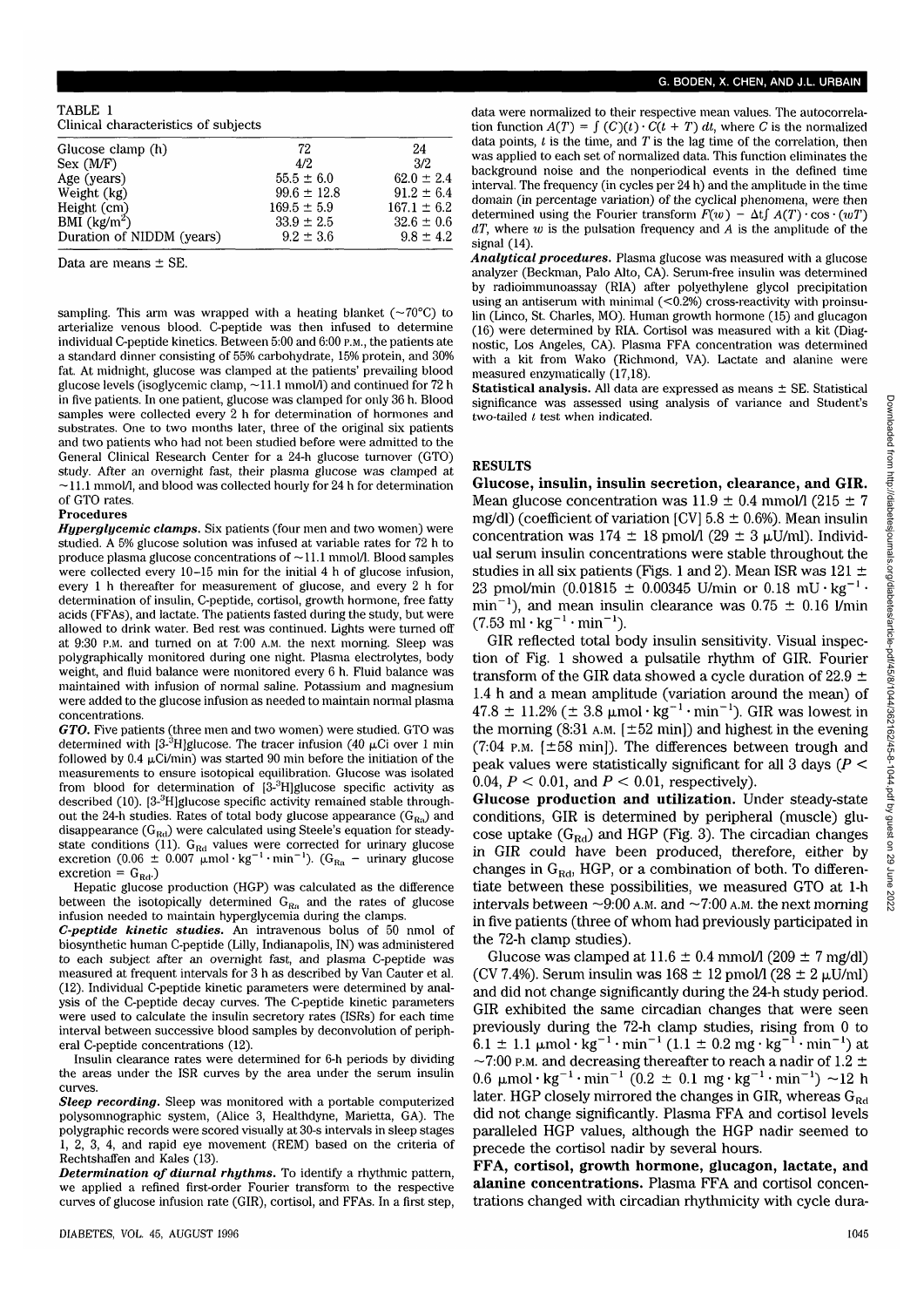

FIG. 1. Plasma glucose and serum insulin concentrations and ISR, insulin clearance rate, and GIR during 72 h of hyperglycemic clamping in six patients with NIDDM. (In one patient, the study lasted only 36 h.) MN, midnight; N, noon. Means ± SE are shown.

tions of 24.3  $\pm$  3.9 and 23.0  $\pm$  1.3 h and amplitudes of 15.2  $\pm$ 5.9% ( $\pm$ 97  $\mu$ mol/l) and 41.8  $\pm$  7.2% ( $\pm$ 143 nmol/l), respectively. Changes in plasma FFA and cortisol concentration both correlated inversely with changes in GIR, i.e., both rose when GIR decreased and vice versa (Figs. 4 and 5). The correlations between plasma FFA concentrations and GIR and between plasma cortisol and GIR were highly significant ( $r = -0.72$ ,  $P < 0.001$ , and  $-0.64$ ,  $P < 0.001$ , respectively) (Fig. 6). In contrast, plasma growth hormone, glucagon, lactate, and alanine concentrations (Fig. 5) did not



FIG. 2. Serum insulin concentrations during 72 h of hyperglycemic clamping in six patients with NIDDM. MN, midnight; N, noon. (In one patient, the study lasted only 36 h.)

exhibit circadian changes and did not correlate with rates of GIR.

**Polygraphic sleep analysis.** Sleep was polygraphically monitored during one night of the 72-h study. Total recording time was  $554 \pm 22$  min. Total sleep time (REM plus stages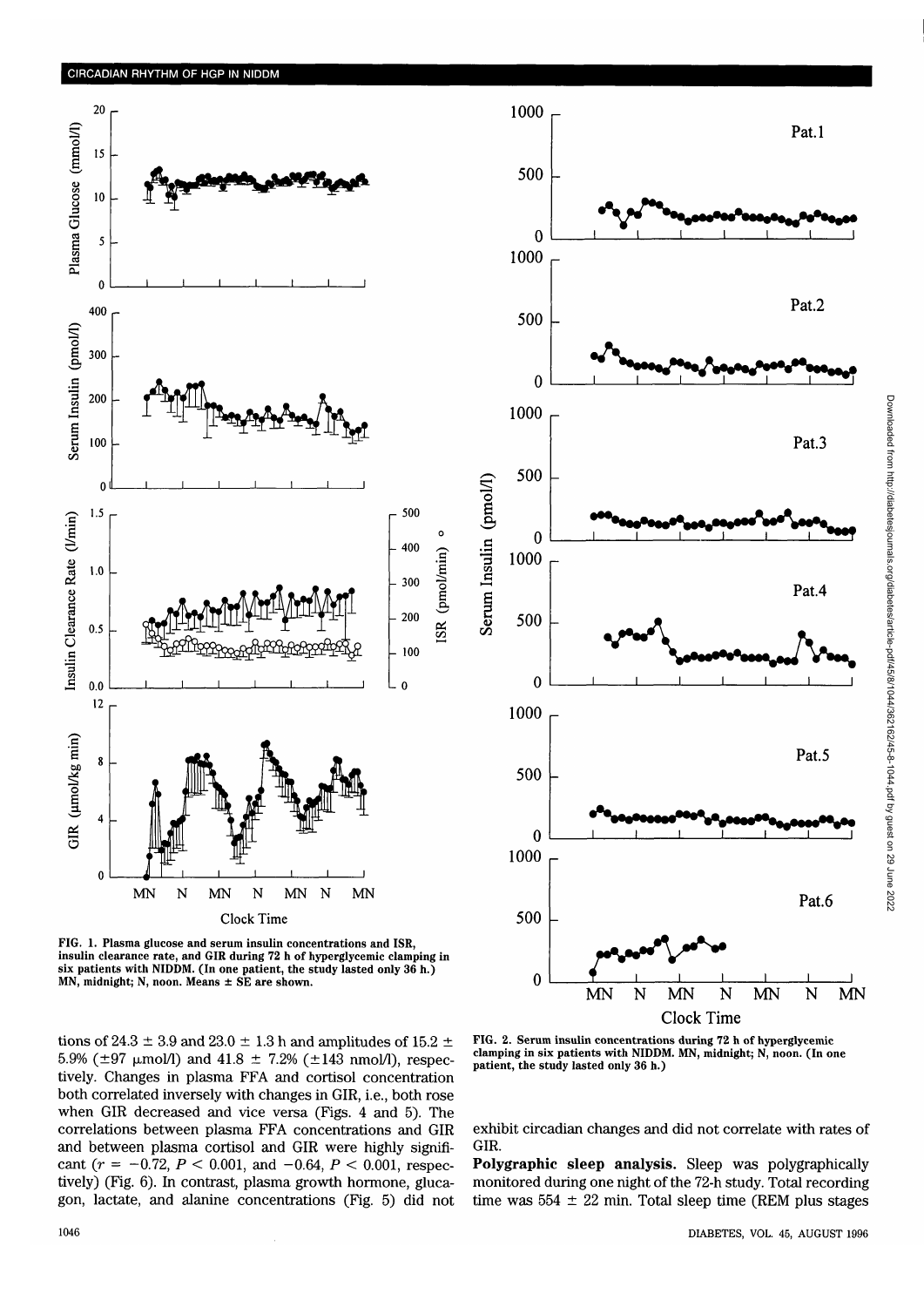

FIG. 3. Plasma glucose concentrations and GIR, HGP,  $G_{Rd}$ , and plasma FFA and cortisol levels during 24 h of hyperglycemic clamping in five patients with NIDDM.

1-4) was  $347 \pm 25$  min. Patients woke up  $28 \pm 6$  times for a total wake time of 206  $\pm$  36 min.

# **DISCUSSION**

**Absence of circadian rhythmicity of insulin secretion in NIDDM.** We have recently reported that insulin secretion rates and serum insulin levels change with a circadian rhythm in nondiabetic subjects during hyperglycemic clamping (9). The absence of this rhythmicity is a newly described defect in patients with NIDDM. Absence of rhythmic insulin



hyperglycemic clamping for 72 h in six patients with NIDDM. MN, midnight; N, noon.

changes allowed us to study insulin sensitivity at constant blood glucose and insulin levels.

**Presence of circadian rhythmicity of insulin sensitivity in NIDDM.** Diurnal rhythmicity of insulin sensitivity and glucose tolerance in diabetic patients, although long suspected (1-5), has been difficult to demonstrate mainly because of the strong interdependence of changes in glucose and insulin and other confounding factors including feeding, exercise, and changes in insulin clearance (1). In the present study, the patients were kept on bed rest, they did not eat, and their blood glucose and insulin levels, and insulin secretion and clearance rates all remained unchanged during the entire 72-h study. GIR, reflecting total body insulin sensitivity, rose daily from a nadir in the morning  $(\sim 8.00$ a.m.) to a peak in the evening  $(\sim 7:00 \text{ P.M.})$ . The cycle duration (from peak to peak) was  $\sim$  24 h hence; these cycles were by definition circadian. The cycle amplitude (from trough to peak) was  $\sim 7.8 \text{ µmol} \cdot \text{kg}^{-1} \cdot \text{min}^{-1} (1.4 \text{ mg} \cdot \text{kg}^{-1} \cdot$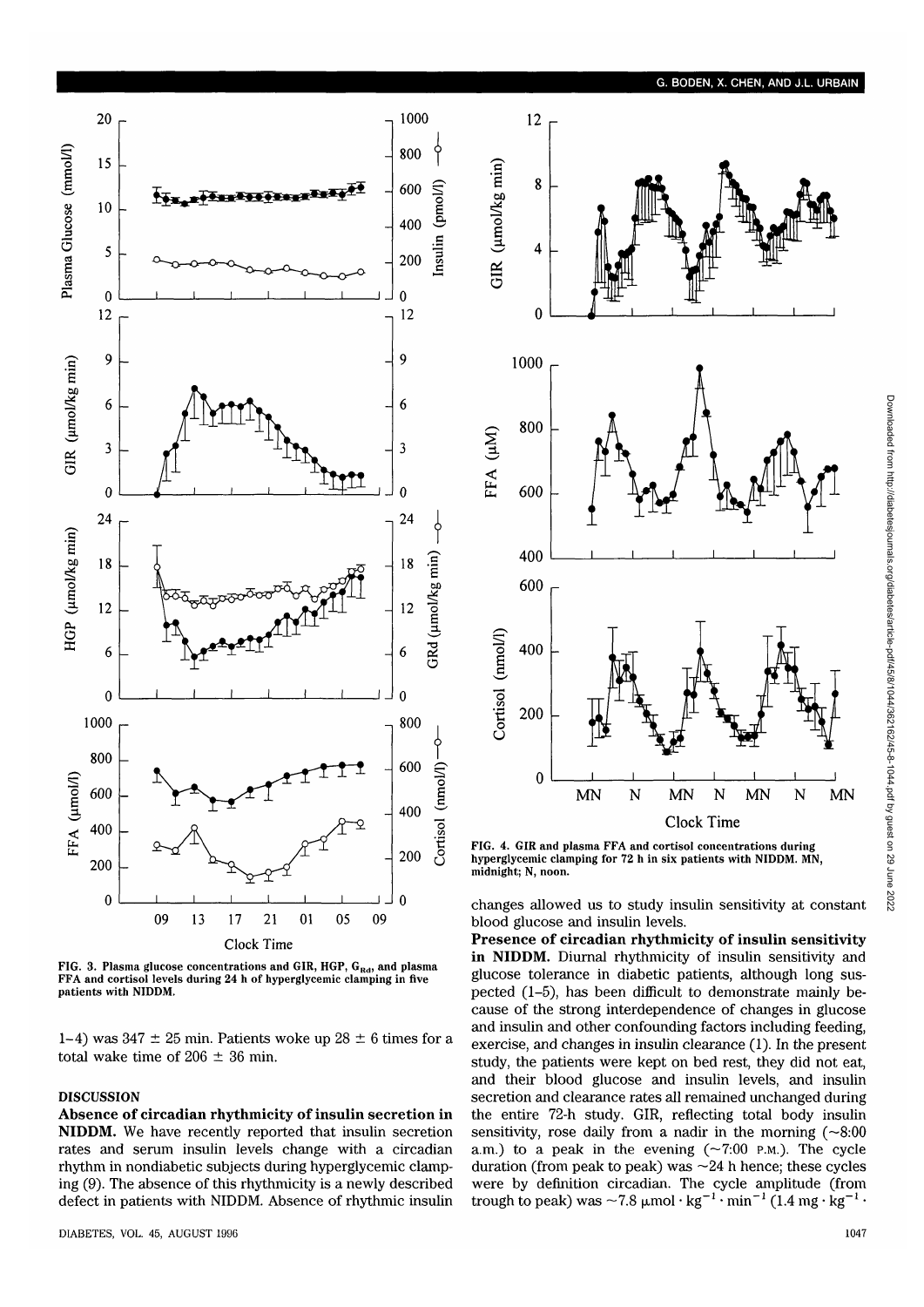

FIG. 5. Plasma growth hormone (HGH), glucagon, lactate, and alanine concentrations during hyperglycemic clamping for 72 h in six patients with NIDDM. MN, midnight; N, noon.

 $min^{-1}$ ). To our knowledge, this is the first unequivocal demonstration of circadian rhythmicity in insulin sensitivity in patients with NIDDM. Similar results have been obtained in normal volunteers in whom glucose was infused at constant rates. In these studies, glucose and insulin levels changed together, which complicated quantitation of cyclic changes in insulin sensitivity (19,20).

Sleep did not appear to affect the cyclic changes in insulin sensitivity because the directional changes (from increase to



FIG. 6. Correlations (by least-squares regression analysis) between mean GIR and mean plasma FFA and cortisol concentrations during 72 h of hyperglycemic clamping in six patients with NIDDM.

decrease and vice versa) occurred before and after the sleep period. Moreover, insulin sensitivity (GIR) was the same whether the patients were asleep or awake  $(4.7 \pm 0.9 \text{ vs.})$  $4.7 \pm 0.6 \mu$ mol·kg<sup>-1</sup>·min<sup>-1</sup>). Sleep, however, was frequently interrupted; therefore, our data do not rule out the possibility that uninterrupted sleep may have a modulating effect on the circadian rhythmicity of insulin sensitivity as was reported by Van Cauter et al. in normal subjects (21).

**What caused the circadian rhythmicity of insulin sensitivity?** Changes in GIR could have reflected changes in peripheral (muscle) insulin sensitivity (i.e., in  $G_{\text{Rd}}$ ), changes in hepatic insulin sensitivity (i.e., in HGP), or both. To differentiate between these possibilities, we determined  $G_{\text{Rd}}$ and HGP in five patients at hourly intervals for 22 h. Glucose was again clamped at  $\sim$ 11.6 mmol/l, and serum insulin levels remained stable. The results indicated unequivocally that the nocturnal decrease in GIR was caused by an increase in HGP with little or no change in peripheral glucose uptake. These results are compatible with a large body of evidence showing elevated rates of HGP in patients with NIDDM after an overnight fast (22) and with the demonstration that plasma glucose levels and HGP rates rise in the early morning hours (dawn phenomenon) (8,23). Our data suggested, however, that the dawn phenomenon may be explained, at least in part, by the circadian HGP cycle, where HGP starts to rise in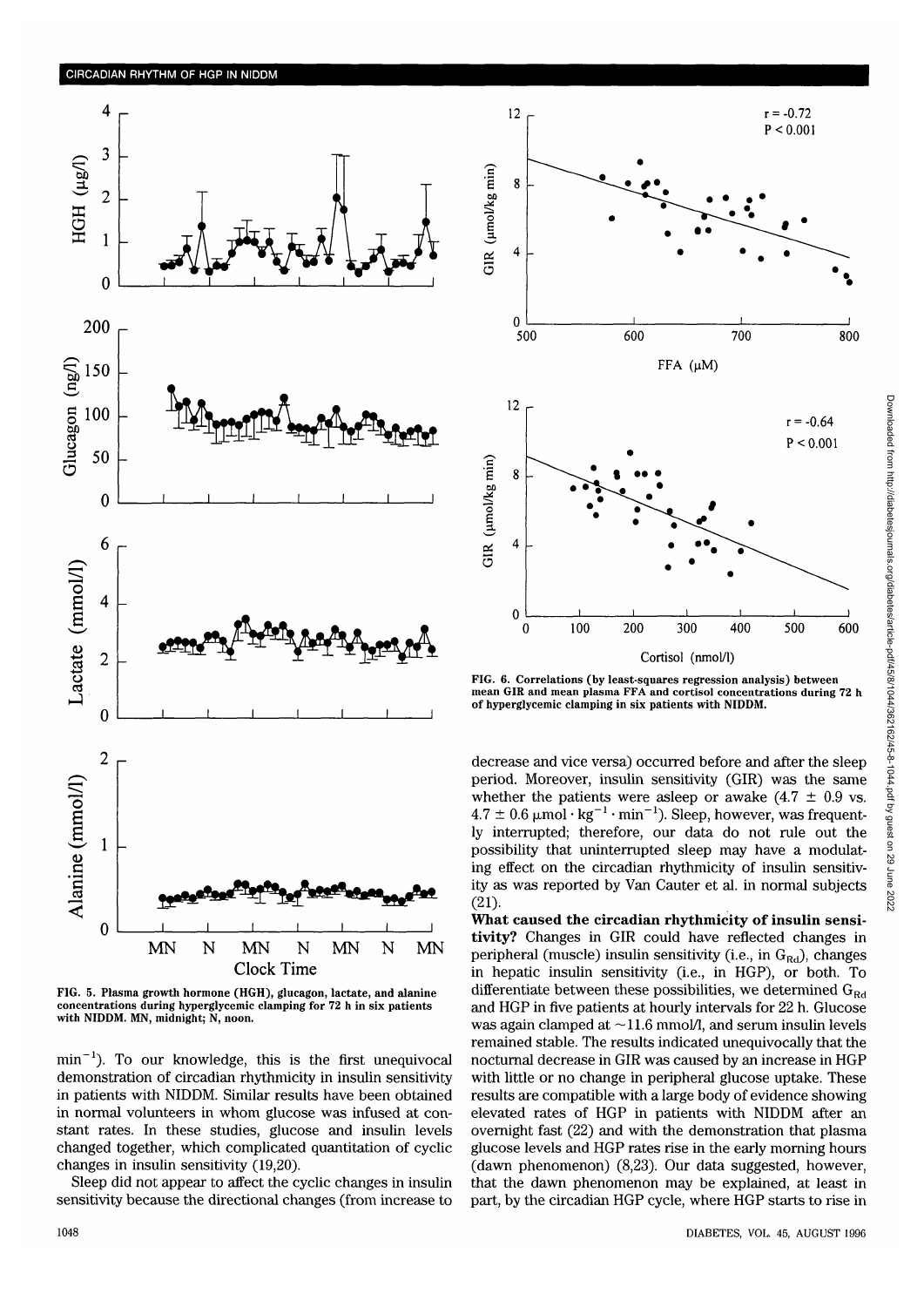the evening, reaches a peak in the early morning hours, and then declines. Superimposed on this circadian rhythm may be the effects of sleep on HGP, because Clore et al. (24) have shown in normal subjects that sleep decreased and arousal from sleep increased HGP.

**I**

**What caused the circadian HGP changes?** Plasma FFA concentrations showed circadian fluctuations and correlated inversely  $(r = -0.72, P < 0.001)$  with GIR (and presumably with HGP). Similar close relationships between plasma FFA and HGP have recently been demonstrated in normal volunteers (24) and in dogs (25). These studies suggested that FFAs stimulated HGP, probably by changing hepatic insulin sensitivity. While this concept has been well supported by many in vitro studies (26), the in vivo evidence remains controversial. Elevation of plasma FFA concentrations has been shown to increase HGP only when fatty acid-mediated stimulation of insulin secretion was prevented (27). In addition, several studies have shown that acute elevation of plasma FFAs resulted in the inhibition of insulin-induced suppression of HGP (28,29). It was not clear, however, whether this effect was produced by elevated FFA levels or by the glycerol that was present in the commercial triglyceride emulsions infused in these studies (29). The present study was not complicated by either of these confounders. The results thus support the notion that FFAs can produce hepatic as well as peripheral insulin resistance (29,30). In this respect, it needs to be emphasized that FFAs have been shown to inhibit only insulin-stimulated glucose uptake but not basal glucose uptake (29). The present study was performed under isoglycemic, i.e., basal conditions; hence, FFA did not inhibit glucose uptake.

Plasma cortisol, which is known to fluctuate in circadian cycles, also correlated negatively with GIR (r = -0.64, *P <* 0.001). In patients with IDDM, physiological elevations in plasma cortisol have been shown to markedly increase HGP (31) and, to a lesser degree, to cause peripheral insulin resistance (32,33). Recent studies in adrenalectomized rats indicated that glucocorticoids played a key role in the fatty acid-induced stimulation of gluconeogenesis (34). This and data from normal human subjects showing that isolated cortisol deficiency reduced plasma FFA concentrations by  $\sim$  50% raised the interesting possibility that circadian cortisol secretion may have been, at least partly, responsible for the circadian FFA rhythmicity (35). Clearly, however, our results did not establish a cause and effect relationship between FFAs, cortisol, and HGP. In fact, analysis of individual relationships showed that in three of the five patients, plasma cortisol and HGP changed in synchrony, while in two patients cortisol started to rise several hours after HGP. These findings do not support the notion that cortisol was primarily responsible for the rhythmic changes in HGP, because it has been shown that the cortisol effects on HGP required several hours to develop (31,33).

Growth hormone levels increased at the onset of sleep. There was, however, no circadian pattern nor did growth hormone levels correlate with GIR. Nevertheless, some growth hormone bursts may have been missed because of the 2-h blood sampling, and the evening growth peaks may have contributed to the nocturnal rise in HGP. Plasma glucagon concentrations did not change significantly. Epinephrine, which is known to have a circadian rhythm of secretion (36), was not measured. The amplitude of the circadian epinephrine changes, however, are known to be too small to affect HGP directly (32,37), but they may be able to affect lipolysis and thus plasma FFA concentrations.

**Clinical significance.** The circadian rhythmicity of insulin sensitivity in patients with NIDDM, described here, predicts that glucose tolerance will be worse in the early morning than at any other time. This helps to explain why insulin requirements in diabetic patients are highest in the morning. It also provides a rationale for the effectiveness of the twice-a-day regimen, which consists of bedtime insulin and daytime sulfonylurea administration, the bedtime insulin acting to prevent the nocturnal rise in HGP. Lastly, our data suggested that suppression of the nocturnal FFA and/or cortisol peaks may offer a new approach to the control of fasting blood glucose levels in patients with NIDDM.

# ACKNOWLEDGMENTS

This study was supported by National Institutes of Health grants R01-AG-07988 (to G.B.), R01-AA-10221 (to G.B.), and RR-349 (General Clinical Research Center) and a mentorbased postdoctoral fellowship grant from the American Diabetes Association (to X.C.).

We thank the nurses of the General Clinical Research Center for assistance with the clinical studies, Karen Davis and Maria Mozzoli for technical assistance, Constance Harris for typing the manuscript, Robert Grudziak from Sleep Care Associates, Philadelphia, PA, for the performance, and Thomas Berger, Registered Polysomnographer, for evaluation of the sleep studies.

### **REFERENCES**

- 1. Jarrett RJ: Rhythms in insulin and glucose. In *Endocrine Rhythms.*
- Krieger DT, Ed. New York, Raven, 1979, p. 247-258 2. Carroll KF, Nestel PJ: Diurnal variation in glucose tolerance and in
- insulin secretion in man. *Diabetes* 22:333-348, 1973 3. Roberts HG: Afternoon glucose tolerance testing: a key to the pathogenesis, early diagnosis and prognosis of diabetogenic hyperinsulinism. *J*
- *Am Geriatr Soc* 12:423-472, 1964 4. Izzo JL: Diurnal (24 hour) rhythm in diabetes mellitus: diurnal variations in levels of glucose in blood and urine. *Proc Am Diabetes* A9:247-273, 1949
- 5. Malherbe C, De Gasparo M, De Hertogh R, Hoet JJ: Circadian variations of blood sugar and plasma insulin levels in man. *Diabetologia,* 5:397-404, 1969
- 6. Schmidt MI, Hadji-Georgopoulos A, Rendell M, Margolis S, Kowarski A: The dawn phenomenon, an early morning glucose rise: implications for diabetic intraday blood glucose variation. *Diabetes Care* 4:579-585, 1981
- 7. Clarke WL, Haymond MW, Santiago JV: Overnight basal insulin requirements in fasting insulin-dependent diabetics. *Diabetes* 29:79-80, 1980
- 8. Bolli GB, Gerich JE: The "dawn phenomenon": a common occurrence in both non-insulin-dependent and insulin-dependent diabetes mellitus. *N Engl J Med* 310:746-750, 1984
- Boden G, Ruiz J, Urbain JL, Chen X: Evidence for a circadian rhythm of insulin secretion. *Am J Physiol.* In press.
- 10. Shimoyama R, Ray TK, Savage CR Jr, Owen OE, Boden G: In vivo and in vitro effects of antiinsulin receptor antibodies. *J Clin Endocrinol Metab* 59:916-923, 1984
- Steele R, Wall JS, DeBodo RC, Altszuler N: Measurement of size and turnover rate of body glucose pool by the isotope dilution method. *Am J Physiol* 187:15-24, 1956
- 12. Van Cauter E, Mestrez F, Sturis J, Polonsky KS: Estimation of insulin secretion rates from C-peptide levels: comparison of individual and standard kinetic parameters for C-peptide clearance. *Diabetes* 41:368- 377, 1992
- 13. Rechtshaffen A, Kales A: *A Manual of Standardized Terminology, Techniques and Scoring System for Sleep Stages of Human Subjects.* Washington, DC, U.S. Govt. Printing Office, 1968
- 14. Urbain JLC, Vekemans MC, Bouillon R, Van Cauteren J, Bex M, Mayeur SM, Van den Maegdenbergh V, Bataille G, Charkes ND, Malmud LS, DeRoo M: Characterization of gastric antral motility disturbances in diabetes using a scintigraphic technique. *J Nucl Med* 34:576-81, 1993
- 15. Boden G, Soeldner JS: A sensitive double antibody radioimmunoassay for human growth hormone (HGH): levels of serum HGH following rapid tolbutamide infusion. *Diabetologia* 3:413-421, 1967
- 16. Harris G, Faloona GR, Unger RH: Glucagon. In *Methods of Hormone*